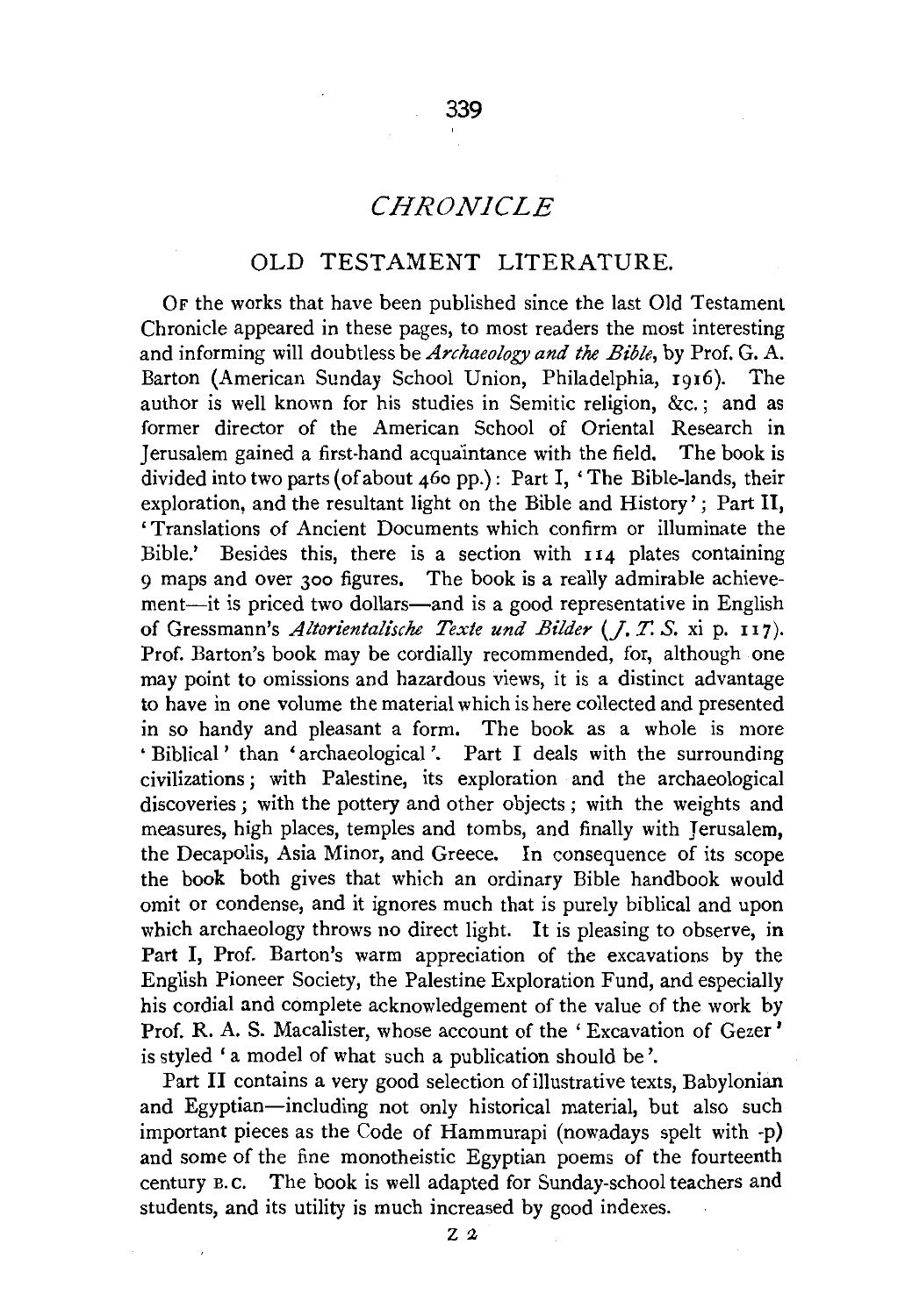More archaeological and less biblical is the handbook by Mr P. S. P. Handcock, M.A., *The Archaeology of the Holy Land* (Macmillan Co., London, 1916). Since Palestinian archaeology was first established on modern scientific principles by Prof. Hugues Vincent in his ' Canaan d'après l'Exploration Récente' (1907), the need for less technical accounts with reference to excavations since that date has often been felt. For the difficult archaeological, historical, and other related problems, one must necessarily refer to Vincent, Thiersch and other specialists; but Mr Handcock's book will suffice the ordinary reader, who will find it a helpful guide to the more advanced questions of interpretation, chronology, foreign influences, and so forth. Mr Handcock, 'formerly assistant in the department of Egyptian and Assyrian antiquities at the British Museum, and also a lecturer of the Palestine Exploration Fund, has a good knowledge of the subject, and he succeeds in giving a useful account of the arts, crafts, manners, and customs of the inhabitants of Palestine. He makes his latest limit the Roman period, and endeavours to make the ancient people live again in the objects of their religious or secular life. After a brief discussion of the chronological periods-the most important of the archaeological problems-he passes to the caves, rock-cuttings, and buildings; objects of all kinds are classified and discussed according to their material (flint, bone, stone, metals, pottery, terra-cotta). Two interesting chapters deal with burial customs and religious antiquities. There are nearly 140 plates, plans, and figures, and altogether Mr Handcock's book is a useful introduction. There are, to be sure, many cases where different or better views are possible, and here and there his remarks are not a little obscure-e. g. his treatment of the ' clean ' and 'unclean ' animals (p. 361 sq.). A more unfortunate impression is likely to be caused by the opening sentences, with their misleading antithesis between written sources and the ' incontrovertible and concrete facts ' of art, culture, &c. Not only is the tone quite uncalled for in a serious work, but once one passes beyond the rudiments of archaeology, nothing is more certain than that the concrete ' facts ' depend upon an interpretation, and that, touching the interpretation and inferences, there are some very serious conflicts of opinion. As examples of this, reference may be made to the problem of the chronological periods of ancient Palestinian culture (pp. 22 sqq.), and to the question whether certain monuments had a secular or a specifically religious purpose (cf. pp. 20 sq., 338). Besides, as a matter of principle, it is out of place for an archaeological writer to say that 'ordinary history is dependent on written statements, which are in nearly all cases either biassed by the self-adulation of the writer, or else prejudiced by the antagonistic attitude of the recorder  $\ldots$ . Archaeologists are not faultless in this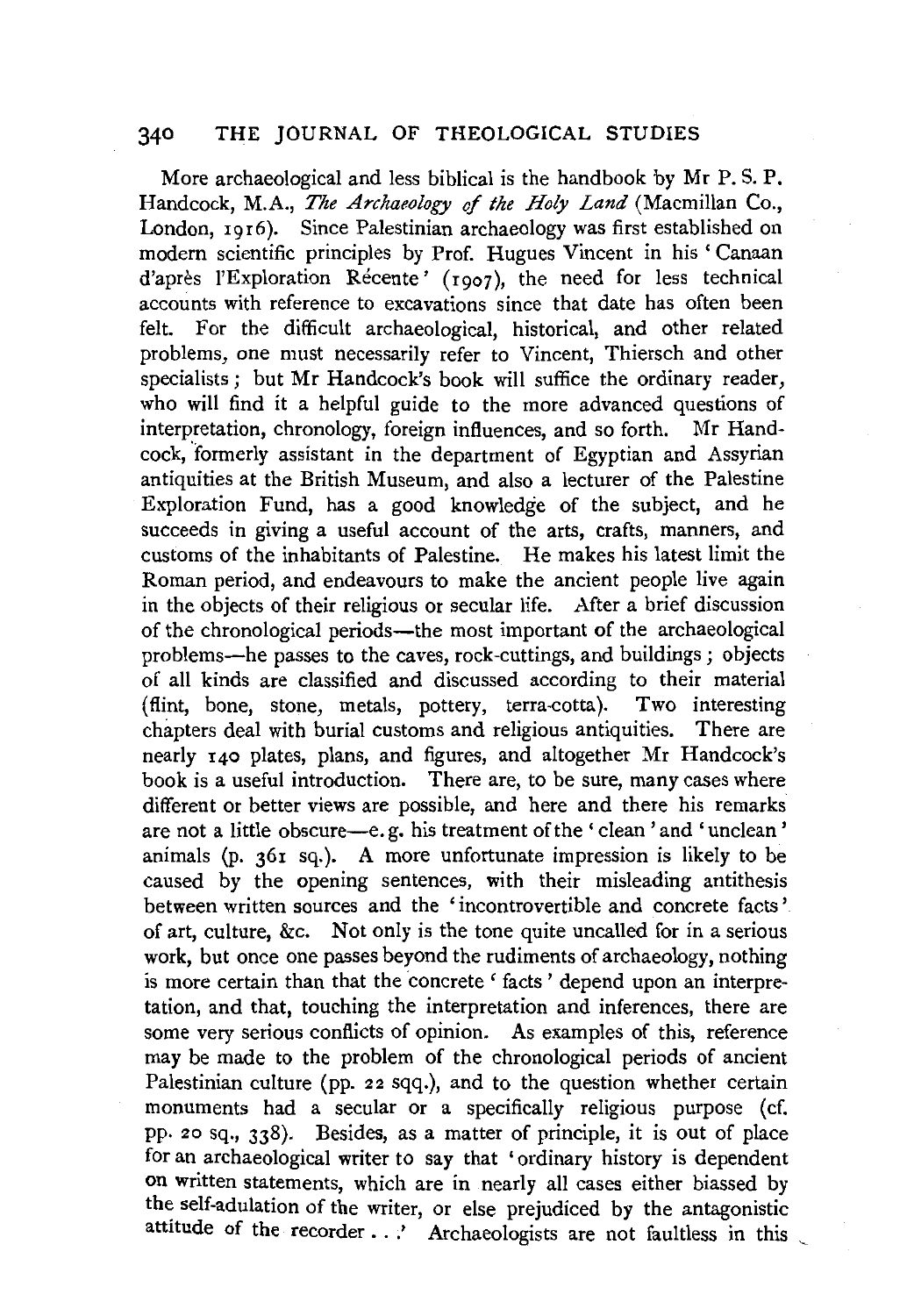## CHRONICLE 34I

respect. It should, however, be said that serious lapses of this sort are very few (cf. p. 101 sq. on the fall of Jericho), and that they do not at all affect Mr Handcock's book as a whole.

The Rev. J. Politeyan, B.A., publishes his lectures given at the Summer School at Swanwick, in connexion with the London Jews' Society, and elsewhere. He calls the book *Biblical Discovenes in Egypt, Palestine and Mesopotamia* (Stock, London, I915), and Canon Girdlestone contributes a foreword in which he points out the advantages, as an interpreter of oriental points of view, possessed by the author (a Greek by descent, with Armenian blood, and born in Cilicia). The author, for his part, emphasizes the real difference between eastern and western modes of thought and expression, and the inability of the one justly to appreciate the other. His platform is twofold :  $(1)$  That the Bible is a book of divine revelation and therefore not one to which one can apply the ordinary tests which can be applied to other works of literature; and (2) that, the Bible being pre-eminently a book of the ancient East, we must acquaint ourselves with its *true historical setting*  (pp. 4 sqq.). It is clearly no easy task to run these two steeds together in harness. However, he surveys the biblical history from Gen. i to the Persian empire, bringing out briefly the data from the monuments or excavations which confirm or illustrate the biblical sources ; maps and illustrations add to the utility of the book, and the reader can thus learn of the manifold ways in which the external evidence bears upon the Bible. That the author should find therein a support for conservative views is not surprising; but it is to be regretted that, instead of pursuing the questions that arise, he appears to assume that the work of modern biblical criticism is nullified. As he has published this book 'in compliance with a general wish ', it is to be feared that his hearers gave too ready a credence to his remarks upon the failures of criticism  $\cdot$ and did not notice the weakness of his arguments. As a whole, the book, in spite of many useful features, is spoilt by signs of haste and impatience. He has appended a list of books in order to stimulate his readers to biblical archaeology, and he naively observes, 'I take no responsibility for the views expressed therein ' ; but what will the reader make of 'Macalister, " Palestine Exploration Fund Statement"'; 'Palmer, "The Desert " ', ' Driver, "Modern Researches as Illustrated in the Bible"' (a piece of unconscious humour), 'Sayee," Fresh Lights from Ancient Monuments"'. Other inaccuracies and signs of haste appear both here and in the body of the book. The Code of Hammurapi was discovered in I90I not I89I (p. I3}; on p. *so* for Borghas Keui *read* Boghaz Keui; on pp. 57, 6o, De Saulcey is wrongly spelt. Besides Mizraine (for *-im*, p. 122), Shurich Lecture (for Schweich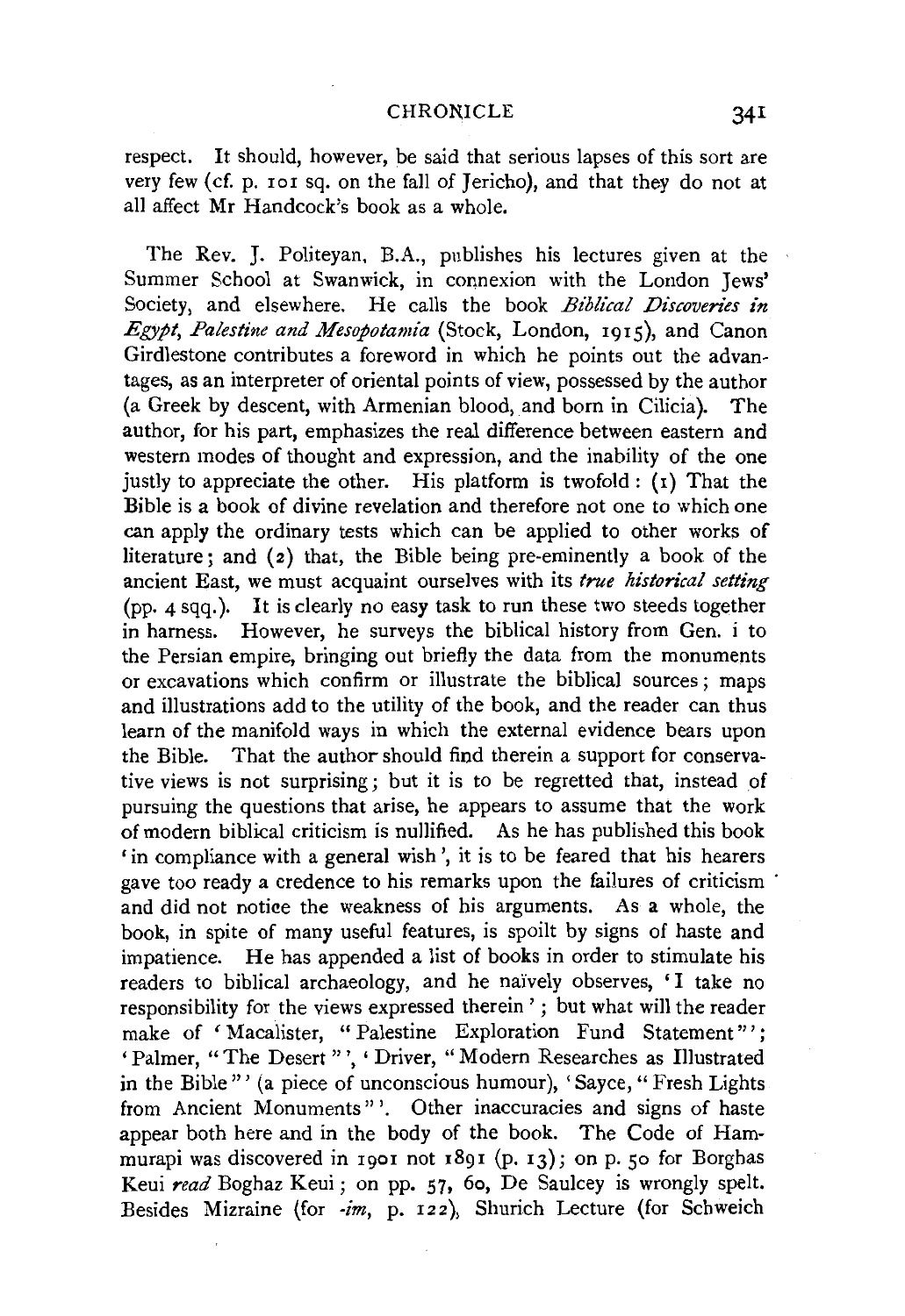Lect. p. 124 n.) and Habrai (for Habiri or the like, p. 117), the reader should correct *tebba* and *teb* ('ark', pp. 34, 88, for *tebhah),* and *gama*  ('papyrus', p. 88, for  $g\bar{g}m\bar{e}'$ ). Although the citations are not necessary for the argument, they might as well be more or less accurate; and although the inability even to transliterate Hebrew need not endanger a good argument, sometimes an ignorance of the language has distressing results. Mr Politeyan's innocence is evident when he says that 'the chief object of worship was Ashtaroth' (p. 126),—see *any* book on Judges ii 13 or on the plural form Ashtaroth. (I do not understand ' Ashta' on the same page-? emend to Ishtar or Astarte.) But the strangest case is on p. 108, where we read that the spies were ordered to 'start *southwards*  although Palestine lay to the north of them'. Upon this Mr Politeyan bases an elaborate argument, whereas, had he taken the trouble to consult the R.V. of Num. xiii  $17$  (not to speak of any modern commentary), he might have avoided his mistake. It is much to be deplored that a book which treats of an important subject should be so marred as this is by faulty reasoning and by irrational and ignorant attack upon a criticism which it has not attempted to understand in any intelligent manner.

Mr Eric S. Robertson, M.A., has written a book of a rather novel type: *The Bible's Prose Epic* of *Eve and her Sons: the* 'J' *Stones in Genesis* (Williams & Norgate, London, 1916). It consists of a series of sketches dealing with the subjective and psychological aspects of some of the delightful stories in Genesis which are ascribed to the 'J' narrator or source. Popular affection has always clung to them ; and the old Genesis and not the reshaping in the Book of Jubilees retained the love of the Jews. It is well, then, to endeavour to determine the subjective value of the narratives, to enter, if possible, into the mind of the writer or writers, and to attempt to see if some of their charm and value can be re-expressed and appreciated by ourselves. Among recent scholars some considerable attention has been paid to the literary aesthetical aspects of the Old Testament by Gunkel, Gressmann, and by Luther (in Ed. Meyer's *Die Israeliten*); and it would have been interesting if Mr Robertson could have taken some account of them, in order to test the views which these have already published. Critical work, to be of any objective value, must pay more attention to what has been done by others. None the less, for English readers such a book as this will be useful as an example of the type of psychological studies through which the Bible gains in living interest; and the more thorough the psychological analysis and the more the results are checked by reference to other departments, so much the more does the Old Testament recover its older personal significance for the ordinary reader.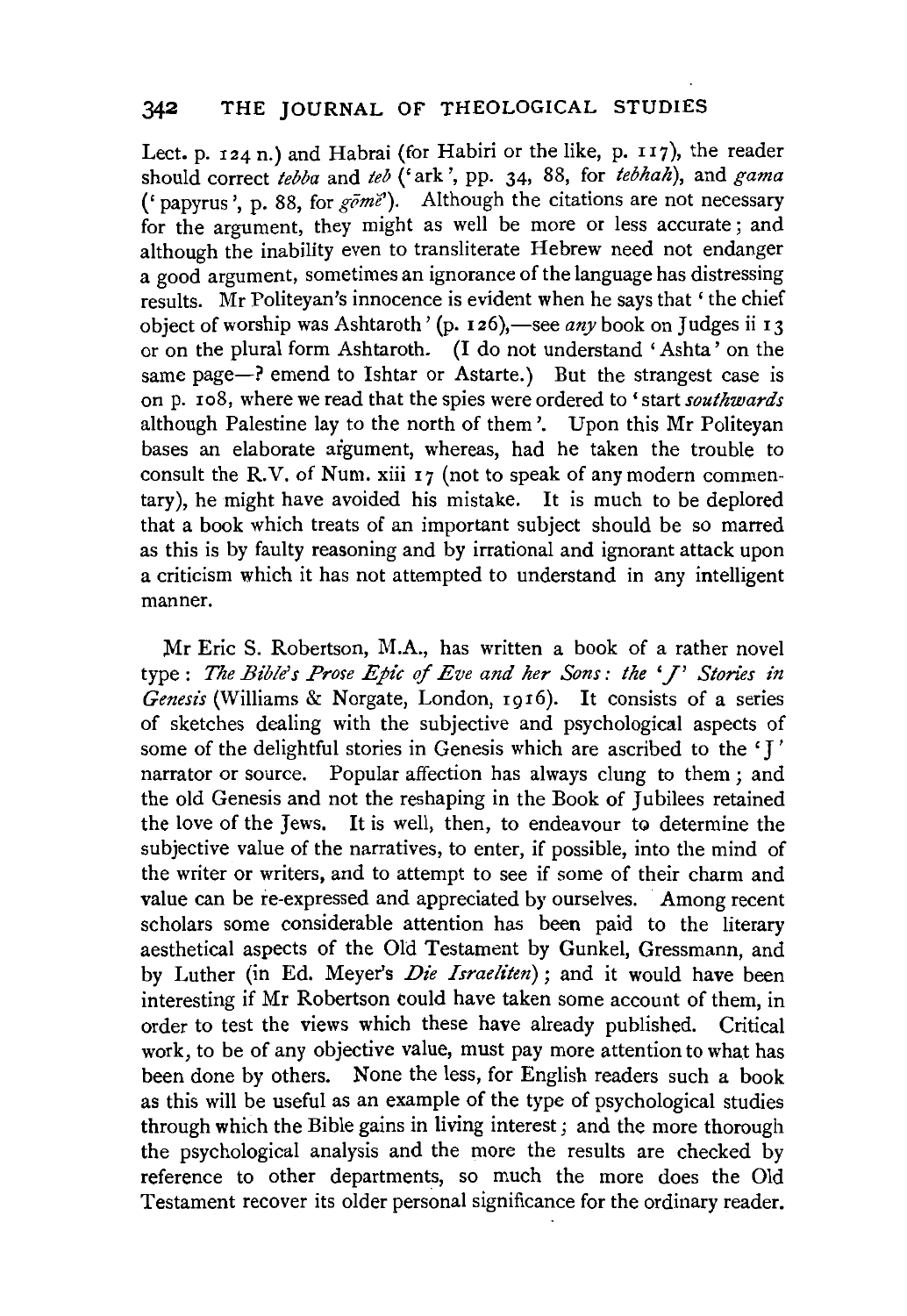After referring to 'J's share of the Bible', Mr Robertson gives eleven sketches, beginning with ' the Birth of Woman ' and ending with ' Camels from Mesopotamia'. He points out how the teaching is implicit, not explicit (cf. pp. 20, 140). 'The subtle J teaches, not by laying down religious laws, but by depicting the life of religion, as it opens and expands upon human consciousness.' We descry' an ethic that is only dawning' (p. 164). Great fundamental ideas are embodied in episodes and historical cataclysms. So, the author discourses on the Birth of Woman, of War, of Wine, of Cities, of Religion, and of a Nation; on Darkness in Egypt, Courage in Canaan, Lonely Shur, and Sorrow in Sodom. His position is between the objectively psychological and the merely homiletic, and throughout he has an eye for the lessons for the present. A special feature is an appendix on 'the common doctrine of the fall', wherein he protests against the Pauline doctrine of inherited sin through the fall of Adam. It is a fair example of the strength and weakness of Mr Robertson's method, because the proposition that there is no *historical* link between the account of Adam and Eve and man's sin does not really touch the *psychological* fact of our consciousness of sin. Man's liability to sin provokes an explanation, which different peoples have framed differently. Convincing, also, has been the consciousness of a gulf between ordinary human nature and some better, purer state of existence-another psychical fact which has forced some theory. It is psychologically impossible to conceive how any doctrine of a Fall could arise and persist apart from certain typical experiences, and it is erroneous method to confuse facts of human nature, personal experience, &c., with the mythological, historical, and all other explanations, theories, and doctrines with which we may find them cqmbined, whether in the Bible, in Christianity, or elsewhere. Especially significant is Mr Robertson's remark about the ' painful shortcomings in humanity', and the 'evolutionary plan of creation' which 'explains our aspirations and prayers for courage' (p. 28r). But this is virtually to replace one doctrine or philosophy by another; and the fact that there is no keen consciousness of sin may not be so much a sign of evolution as sometimes seems to be assumed. What is really needed is a comprehensive and co-ordinated body of thought which shall seek to do justice to all the data, and not a comfortable and complacent theory of evolution which leaves behind all the uncomfortable and disturbing features. The psychological method of enquiry is still only at the beginning ; it characteristically goes to the deepest and profoundest matters, but with no coherent conception of what the underlying realities may be. Hence it must be with very mixed feelipgs that readers will note this and every other psychological treatment of religion. One wonders, e. g., what Isaiah would have thought of the statement :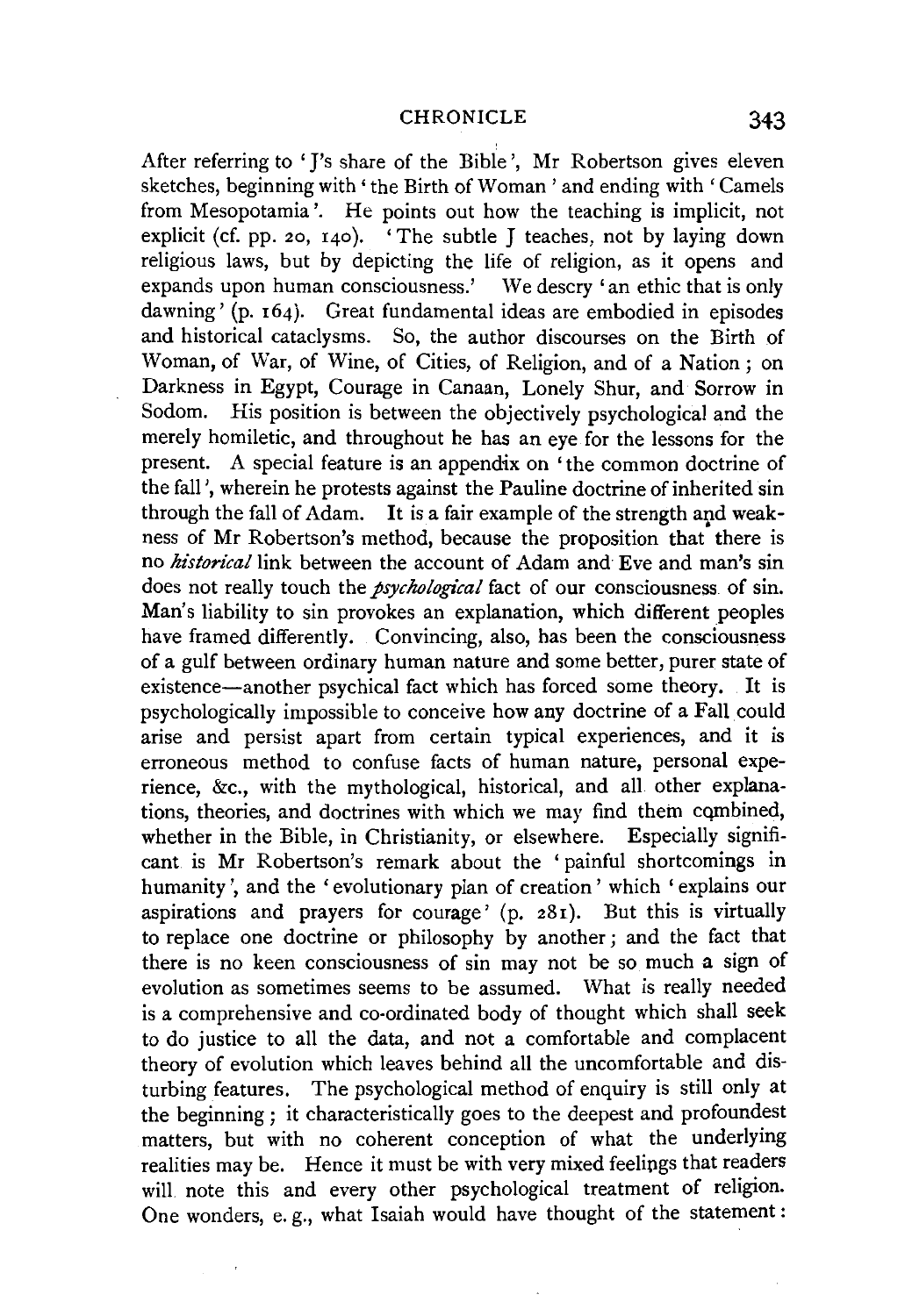'fear of lightning was conceivably at the basis of the idea of danger in seeing  $God'$  (p. 126). What, then, must be the real relation between the experience of Isaiah (vi  $5-7$ ), St Paul (2 Cor. xii 4), and of any more modem testimony of a similar character, on the one side, and, on the other, the very intelligible fear of lightning on the part of our remote ancestors or of rudimentary people ? Could anything more clearly shew that the psychological enquiry soon involves some theory of human nature, the universe, and the actual developement of thought?

Another new work is the *Introduction to the Old Testament* (Macmillan, New York, 1917} by Professor Harlan Creelman, Ph;D., D.D., of Auburn Theological Seminary. Its novelty lies in its arrangement, for there are already well-known 'Introductions'. But while the customary method is to deal with the books according to their order in the English,or Hebrew Bible, Prof. Creelman discusses the literature from the point of view of history and chronology. Thus, the books, sections, or fragments, as the case may be, are taken up period by period, and handled from the point of view of both 'subjective' and 'objective' history, so as to cover both the history as related by the Old Testament itself and the history as amplified by the literature which (on literarycritical grounds) may be taken as illustrative of each period. As a familiar example one may refer to the history of the monarchy as related in the Book of Chronicles, and the light this particular description of the monarchy throws upon the thought of the age to which the ' chronicler' evidently belonged. Consequently the work is both analytic and synthetic, and serves the twofold purpose of providing a useful summary of the various sources of the literature that is of composite origin, and of enabling the reader to realize the tendency of biblical criticism to enrich the later period of biblical history at the expense of the historical trustworthiness of the earlier. It is a painstaking and thorough piece of work, and will be specially welcomed for its very complete list of bibliographical references and the chief critical work on the book or section under discussion. Its general position is that which may be associated with the names of Driver, G. A. Smith, Skinner, Moore, and others. It is a careful and useful compilation, but with a certain absence of independence and originality. Consequently it is hardly the book to put into the hands of those who have no sympathy with modem literary criticism ; while those to whom this 'moderate' position appears hopelessly inadequate would find it difficult to justify many of the views that are taken. To the present writer it seems positively futile, for example, to talk about the approximate dates of JandE as ranging between 900 and 750 B.c., when the startingpoint must be the recognition that, although editors abbreviated  $\overline{I}$  E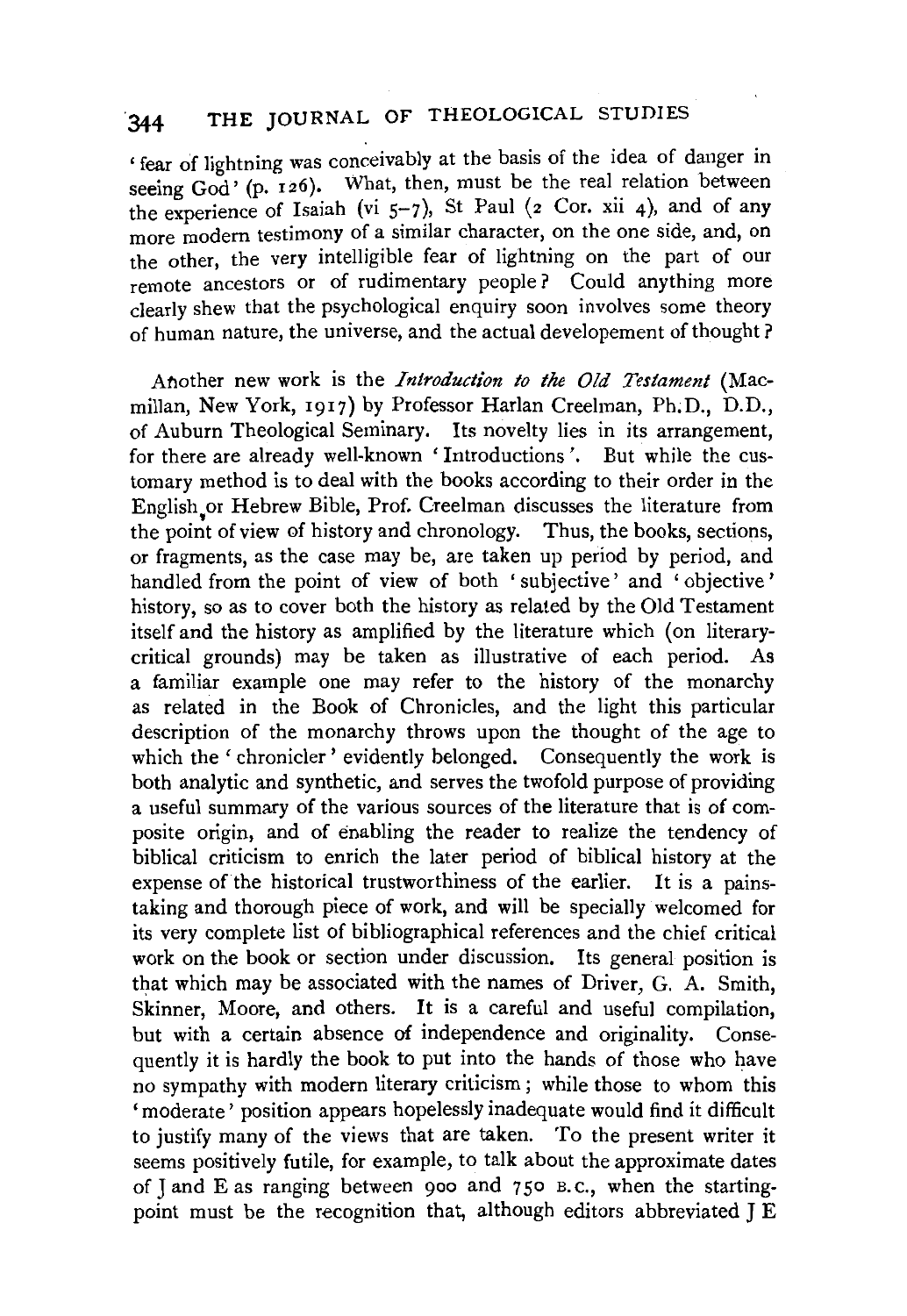and even excised portions, yet the post-exilic age has permitted the remainder to be preserved. Hence  $\overline{I}E$ , as it stands, is not P, but it bears the *imprimatur* of the editors of the post-exilic age, and is evidence for that period (cf. *J. T. S.* xiii p. 89 sq.). Moreover, to some of us at all events, there is something quaint in the statement that the date of Deut. in the seventh century B. c. is one of the 'most absolutely assured results'. Space does not permit any further reference to other details, but when, as in all literary-critical problems, questions of religious and national historical developement are inevitably involved, one is justified in believing that much more attention must be paid to these questions before the work of literary-historical criticism and the consequences for biblical theology can be said to be assured.

*Hagios-Qados,* by Anton Fridrichsen, is an interesting study on the Greek and Hebrew words for 'holy'--- a reprint (in German) from the Proceedings of the University of Christiania (Dybwad, Christiania, 1916). His aim is to investigate the meanings and application of the term as a preliminary enquiry to its subsequent history in Christian thought. The uses of the Hebrew word are carefully tabulated, and in an interesting summary he briefly discusses the various theories of the origin of the conception. He agrees that it has 'grown out of' the common ground of primitive religion, and thus rejects Lagrange's view that ' holy' belongs to revealed religion, and 'unclean ' is to be explained from the opposition to primitive elements of religion (pp. 28 sqq.). He then passes to the evidence supplied by the LXX, and to the significance of the choice of  $\tilde{a}$ ywo, The Greek word he derived from a root which in Sanskrit means to honour or bring a sacrifice to a deity (p. 42 sq.). The use of the word in the Apocrypha and Pseudepigrapha is next handled, and a section is devoted to the meaning of the holiness of the Deity. He makes a very good point in recognizing by the side of a living, subjective feeling of what was 'holy' a rather conventional and merely edifying use of what was a traditional term ; much in the same way that 'divine, divinely ', and the like are loosely employed in English. This distinction between a consciousness of that which is transcendental and that of something that is merely exceptional seems to be of fundamental importance for the vicissitudes of religious beliefs ; and, although the essay is not an easy one to follow, its chief merit seems to me to lie in its insistence upon the threads connecting the various nuances in literature and history and the bearing of the data upon the psychological treatment of' holiness'.

The *Journal* of *the Manchester Egyptian and Oriental Society* for 1915-I6, contains only one contribution of direct bearing upon the Old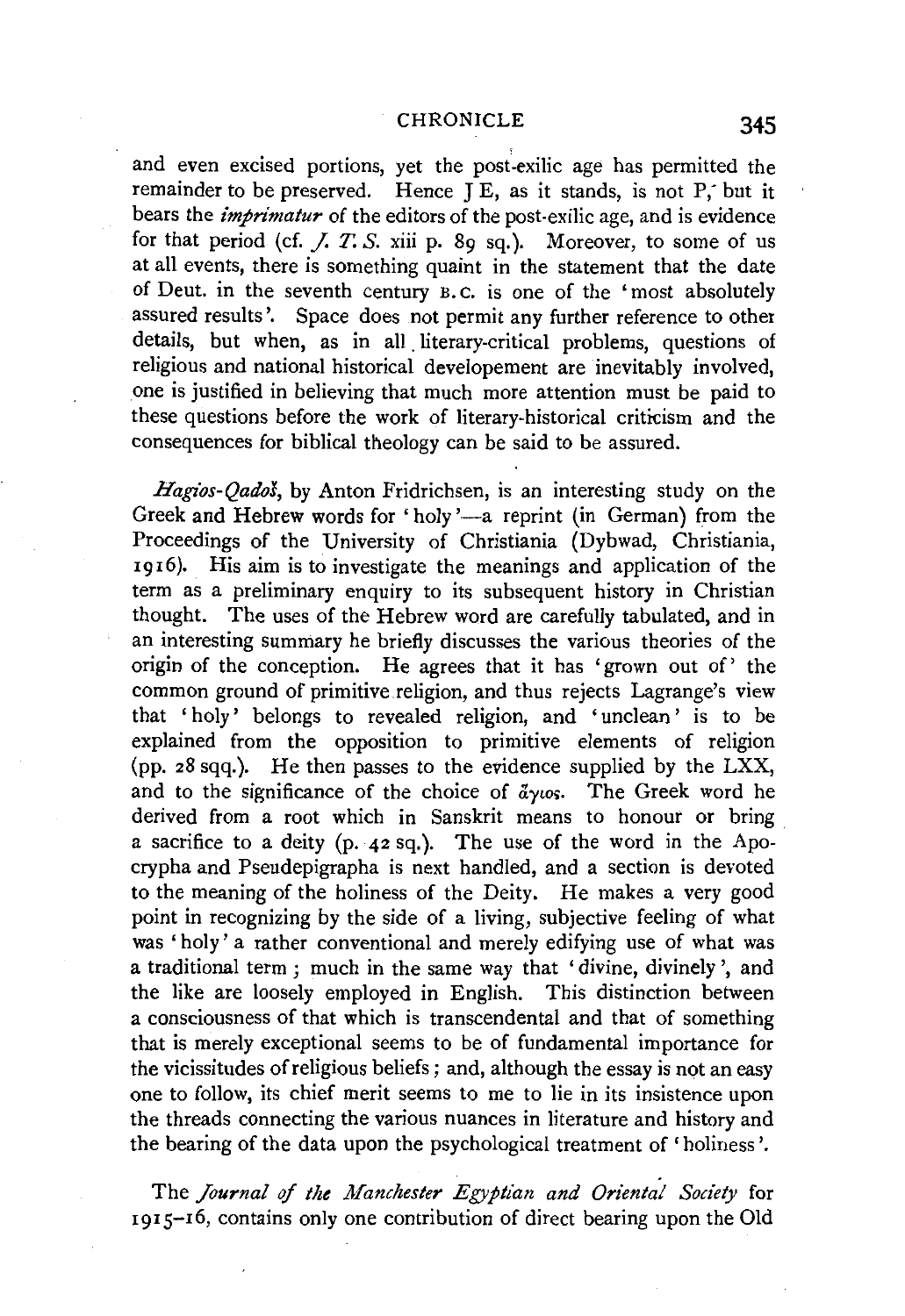Testament (viz. an ingenious explanation of the origin of the term Purim by Prof. Canney), but some of the special articles indirectly contribute. Dr Alphonse Mingana on 'The Transmission of the Kur'an' is of interest for the early history of sacred literature and the speedy rise of legendary accounts of great reformers and other historical figures. • Ships as Evidence of the Migrations of Early Culture', by Prof. G. Elliot Smith, apart from the intrinsic interest of the subject, is of methodological significance because of the question of the extent to which progress has been due to the influence of educated immigrants. What is important is that the mere presence of such immigrants does not necessarily imply their influence, and it is urged that the crucial factor is the use of the local population by the settlers who are exploiting some source of wealth and who can to this end control and subjugate the indigenes (p. 68 sq.). The argument is not wholly convincing, and it is difficult to understand the example on p. 72, where Pizarro's military domination of the Incas is taken as typical of what earlier adventurers may have done previously: the difficulty being that the earlier invasion is supposed to have introduced a new and progressive civilization, whereas the Spanish invasion can hardly be said to have had any exhilarating effect upon the civilization of the Incas. In fact the assumption that new knowledge has been introduced by men who compelled the local population to work for them (so again, p. 82) appears to me more like a theory of how some 'Kultur' *ought* to be imposed on other peoplefor their own good and for the greater glory of the exponents of that 'Kultur'!—than any hypothesis based upon facts. No one can deny that even those who work in 'gold mines or pearl beds' (p. 82) might learn *something* from the civilization of their employers, but those who are so revolutionary as to believe that civilization rests upon moral and spiritual factors will agree that Sir Elliot Smith has not proved his case. It may be noted incidently that he ascribes to the Egyptians the conception of a ship as a living thing-as a dragon (p. 91 sq.); 'there can be no doubt that *this* quaint idea spread from one centre along the whole extent of the European and Asiatic littoral.' Is this why sailors call the ship ' she'?

George Dahl, Assistant Professor of Old Testament Literature at Yale University, has published a useful monograph: *The Materials for the History* of *Dor* (Connecticut Academy Transactions, May r9r5, vol. xx, pp.  $I-I3I$ ). This little-known city enters into Palestinian history at several important periods, and Dahl's piece of research is very welcome. Together with the monographs on the history and geography of Gaza and of Sidon, by Meyer and Eiselen respectively (published by the University of Columbia), it prepares the way for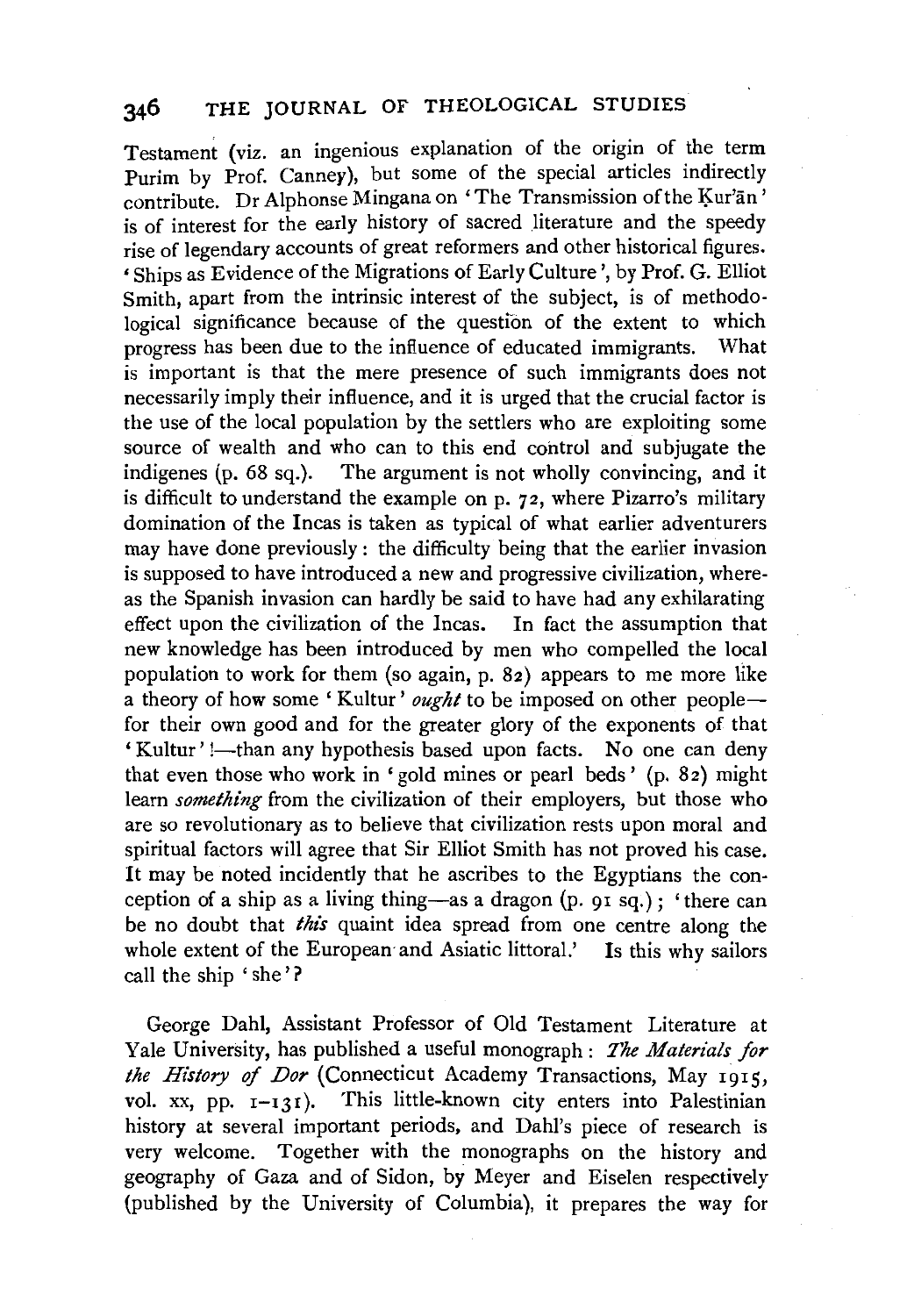a new and wider grasp of the history of the land, and therefore for a new and firmer comprehension of the nature and significance of those religious vicissitudes which we are apt to mark off rigidly from one another, according as they 'belong' to the Old Testament or to the New Testament, and so forth. Among other suggestions may be noticed his explanation of the 'three heights' (? of Dor) in Joshua xvii II as due to a misunderstood gloss ('the third [town in the list] is Naphath'); this he supports by Ezek. xxi 14, where the obscure 'third time' apparently referred originally to the three occurrences of the word for 'sword'. As an indication of the varying fortunes of the city, Dahl points out that it is not mentioned at all by the classical Arab geographers (i.e. from the ninth to the twelfth century A. n.), it is passed over in lists and enumerations as though there were no town in the locality worth mentioning  $(p, 121)$ ; on the other hand, about the twelfth century B. c., Dor is prominent in the remarkable Egyptian record of the ambassador Wenamon; it maintains a fleet, and its king conducts himself with no little dignity and confidence before the representative of the Nile empire (pp. 34-38).

A translation of *Job,* in the Hebrew rhythm, by Colonel (retired) G. A. Noyes (Luzac, London, I9I5), confines itself to the poetical portions (with the omission of the Elihu section). The effort is made to get a close metrical approximation and to present the same number of syllables in each line of the English as in the Hebrew. 'The translation may, in parts, be considered somewhat free, but, in view of the limits imposed by its nature, this seems to be unavoidable. In those cases where the Original admits of varied readings the writer has uniformly adopted the one which appeared to him to fit in best with the context and to maintain a connected sequence of ideas.' This quotation from the Preface is enough to indicate where readers are likely to differ from Colonel Noyes. For, while one may appreciate the diction of the translation, the Book of Job is often unfortunately much too difficult and obscure for one to rely upon a rendering without notes or comments to justify that which has been selected. The work is evidently the result of much care and thought, and the meaning of the Hebrew is frequently brought out clearly; thus the vague words ix  $35$ (RV ' for I am not so in myself') are paraphrased ' for in heart I am not as I seem'.

Mr R. R. Harwell's dissertation on the *Principal Versions* of *Baruch*  (Yale University, 1915) is a painstaking and independent piece of work, worthy of closer attention than can here be given to it. It is a small monograph dealing with the relation between the different versions, and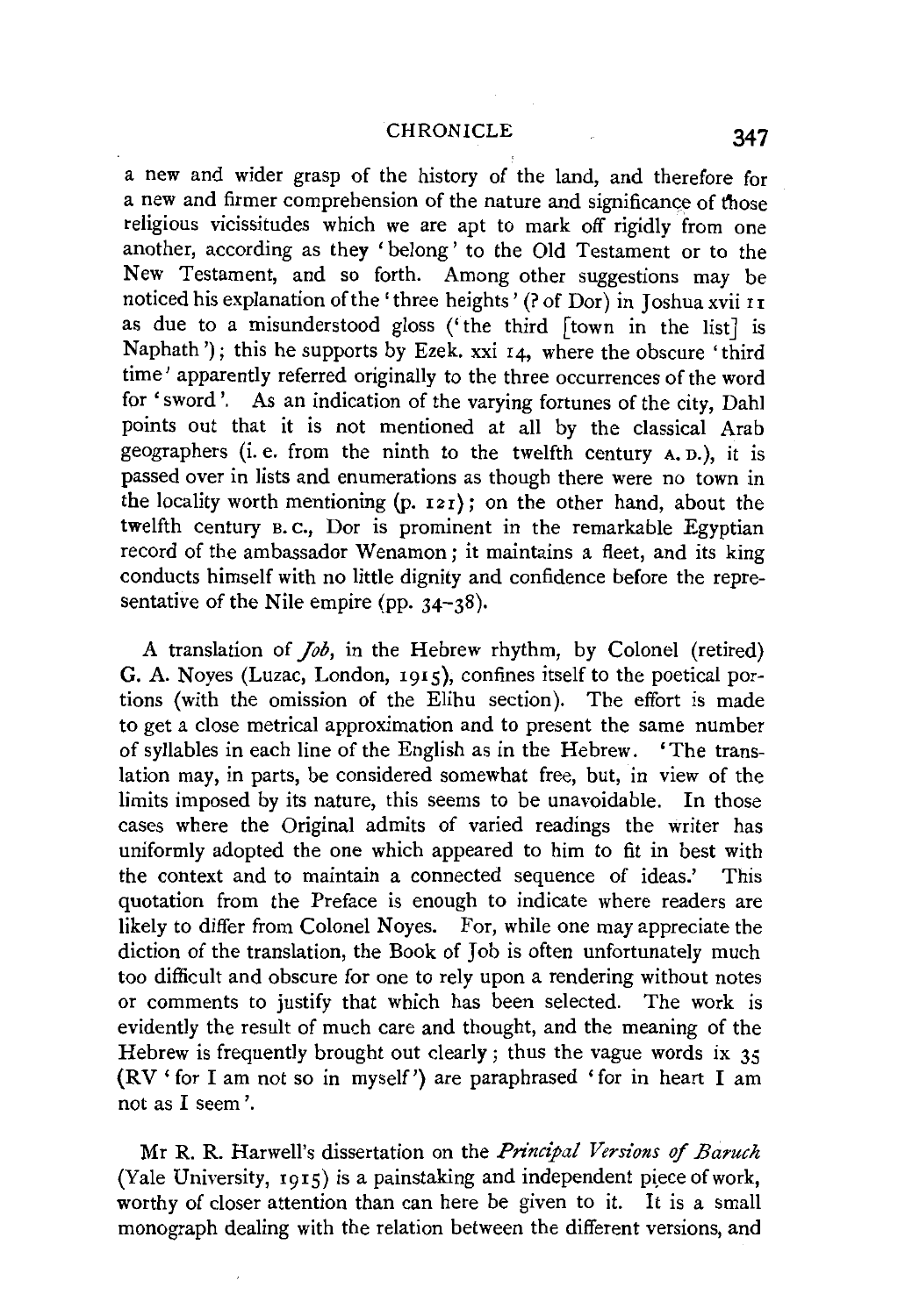the question whether they were at all directly influenced by any Hebrew text'. He argues that the whole book (and not a part only) was written in Hebrew, and he upholds a pre-Christian date for the Greek translation. His treatment of the problem of composition and date, on pp. 63-66, is suggestive, but too brief to be convincing. Special attention is paid to the edition of Baruch by the late Dr 0. C. Whitehouse (in *Apocrypha and Pseudepigrapha of the Old Testament*), and in particular to his theory that the Syriac translator had before him the Hebrew original of the first three chapters of Baruch. Mr Harwell holds that the entire book is written in 'translation Greek'-but it may be said, without expressing any opinion upon the strength of his examples (pp. 52 sqq.), that the specimen of retranslation which he offers on pp. *57* sqq., is rather suggestive of 'translation Hebrew', e. g. the use of  $\frac{1}{2}$  for 'captivity' (and not 'exile'), and in the constr. st. (for  $\frac{1}{2}$ ), and in iv 9 הְחָרוֹ; an absolute example of the 'abomination of desolation'.

Fresh evidence of Spanish interest in Old Testament studies is to be seen in two fascicules of *Estudios de Crítica Textual y Literaria*, by A. Fernández Truyols, S.J. (Pontif. Ist. Bibl., Rome, 1917). They comprise (r) a brief introduction to the textual criticism of the Old Testament, and  $(2)$  text-critical notes on 1 Sam.  $I-I5$ . The two can be conveniently taken together; they give the reader a very adequate notion of the nature of textual criticism and its application to a portion of the Old Testament notorious for textual difficulties. Fr. Truyols provides a very useful introduction on the state of the Masoretic text and the way in which errors can be determined and corrected; little has escaped him, and he even takes note of the Nash papyrus in the University Library of Cambridge, upon which writers-less remote-sometimes fail to comment (p. 65). He devotes a very reasoned and searching examination to Naville's strange theory of the original language of the Old Testament (pp. 47-58), and does good service in recording the rules of textual criticism, as proposed by Houbigant, de Rossi, Driver, and others. There is also a useful examination of the employment of metrical theories (pp. uo-129). *A propos* of ancient scrupulosity (e. g. Baal changed to Bosheth), the author remarks that he has read a MS of the life of St Francisco de Borja where the copyist, in his detestation of ' liberalism ', everywhere replaced the adjective *liberal* by some other *synonym-generoso, dadivoso, noble,* &c. (pp. 33 n. 3). He might have noticed the care taken in the early printed Hebrew Bibles to avoid printing the divine name *Elohim.* As .a whole, the author's attitude errs on the conservative side, and one feels that a closer attention to the typical variations among parallel passages (to which he pays some attention) would have thrown more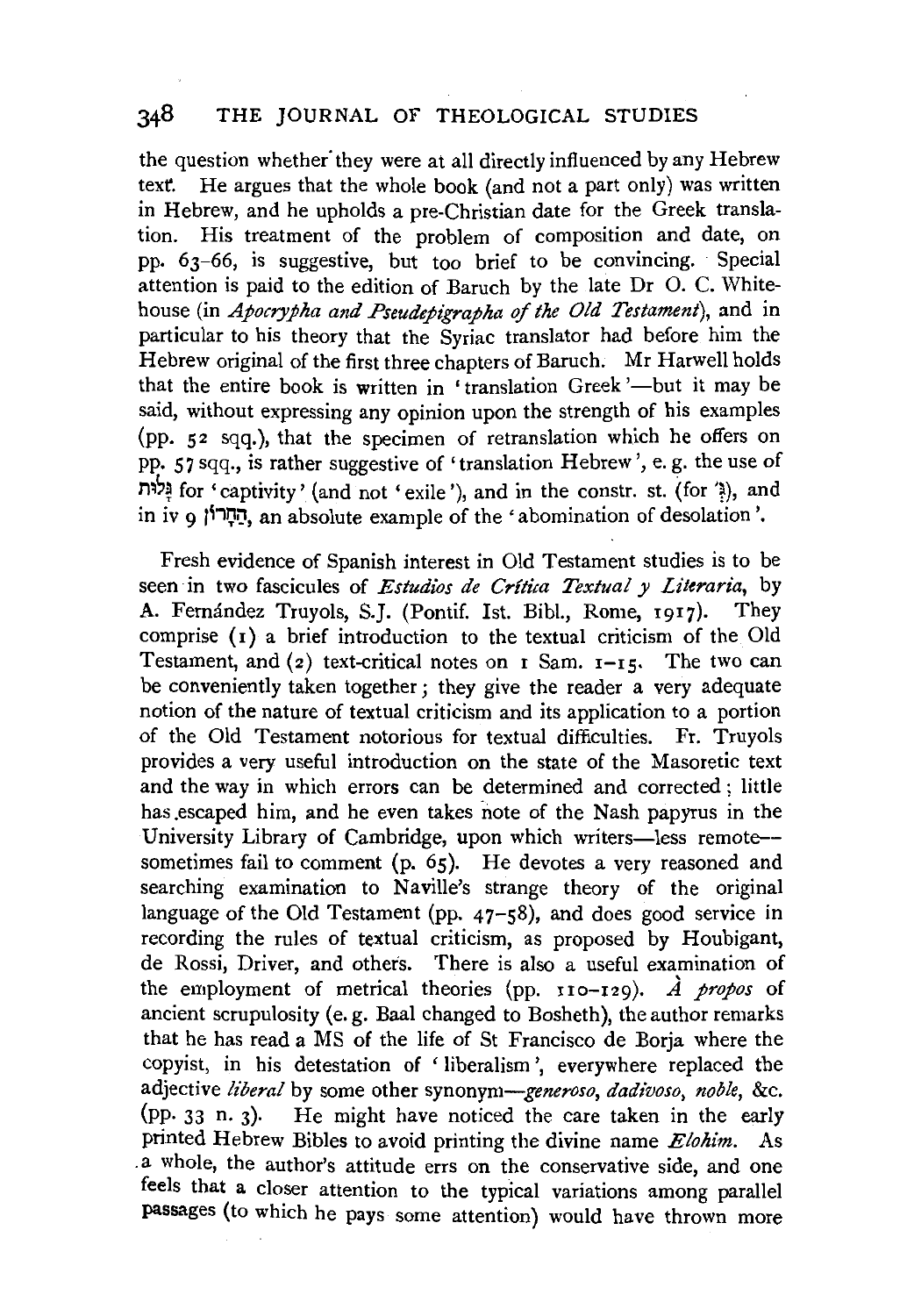light upon the nature of glosses, errors, and adjustments. For, often, it is not merely a case of textual corruption, but of subsequent adjustment ; and here it is necessary to account, not for every variation, but only for the initial error or variation, which in turn will account for the rest. Further, it is true that the question may be, not which of two or more texts and versions is most perfect, but which is genuine (on I Sam. xiv 41, p. 87); but here at once deeper problems are involved, and the student has to make up his mind whether he is proposing to recover what (e.g.) Saul said, what the tradition or traditions relate that he said, and what more or less important conclusions can be drawn from the variations.

Two purely philologieal works may be briefly mentioned.  $(1)$  An entirely new edition of the familiar *Introductory Hebrew Grammar,* by the late A. B. Davidson, from the competent hands of Prof. J. E. McFadyen (J. Clark, Edinburgh, I9I4), presents an old friend in a rather new and strange dress. Many alterations have been madein order to reduce the horrors of Hebrew-a noteworthy feature being the addition, in the exercises, of sentences for pointing. A rather disconcerting feature is the unavoidably large number of corrections  $(p. xiii sq.)$ —due to the war (the work was set up in Leipzig)—and it will certainly be necessary at the earliest opportunity to issue a new edition in which they shall be incorporated. On this occasion note may then be taken of the following, which have been observed in passing: p. 93 l. 6 read ?; p. 120, בּוֹחֶנְךָ in place of  $\frac{1}{2}$ : p. 127 (no. 3), the remarks on ייִי וְיֹא are a retrogression from the earlier edition and the usual view; p. 162 (no. 9) read  $\frac{1}{2}$ ?. (2) Carl Gaenssle's pamphlet, *The Hebrew Particle*  $\forall x,$  is a dissertation submitted to the University of Chicago (Cambridge University Press, London, I9I5). It is a practically exhaustive discussion of the etymology and syntactical use of the relative particle in I 42 pages, with complete index of the passages cited. He concludes that "we and  $\nu$  are not etymologically akin; and while the latter goes back to *ta,* one of the two demonstrative roots (§ 8, the other being *za),* the former was primarily a substantive denoting place. Of this primitive sense he finds many traces in the Old Testament, and he strongly supports his argument by pointing to the Assyrian use of  $a\text{Sru}$  ( $a\text{Sar}$ ), and to analogies in other languages ( $\S$ § 33, 41 sqq.). There are some persistent misprints on pp. 37 sq., 70 (Arabic *dal* for *dhiil).* 

*Om' Den Gammeltestamentlige Theologi' som Theologisk Disdplin,* by Johannes Jacobsen (Gad, Copenhagen, I912), a little book on the history of Old Testament theology as one of the disciplines, is a broad